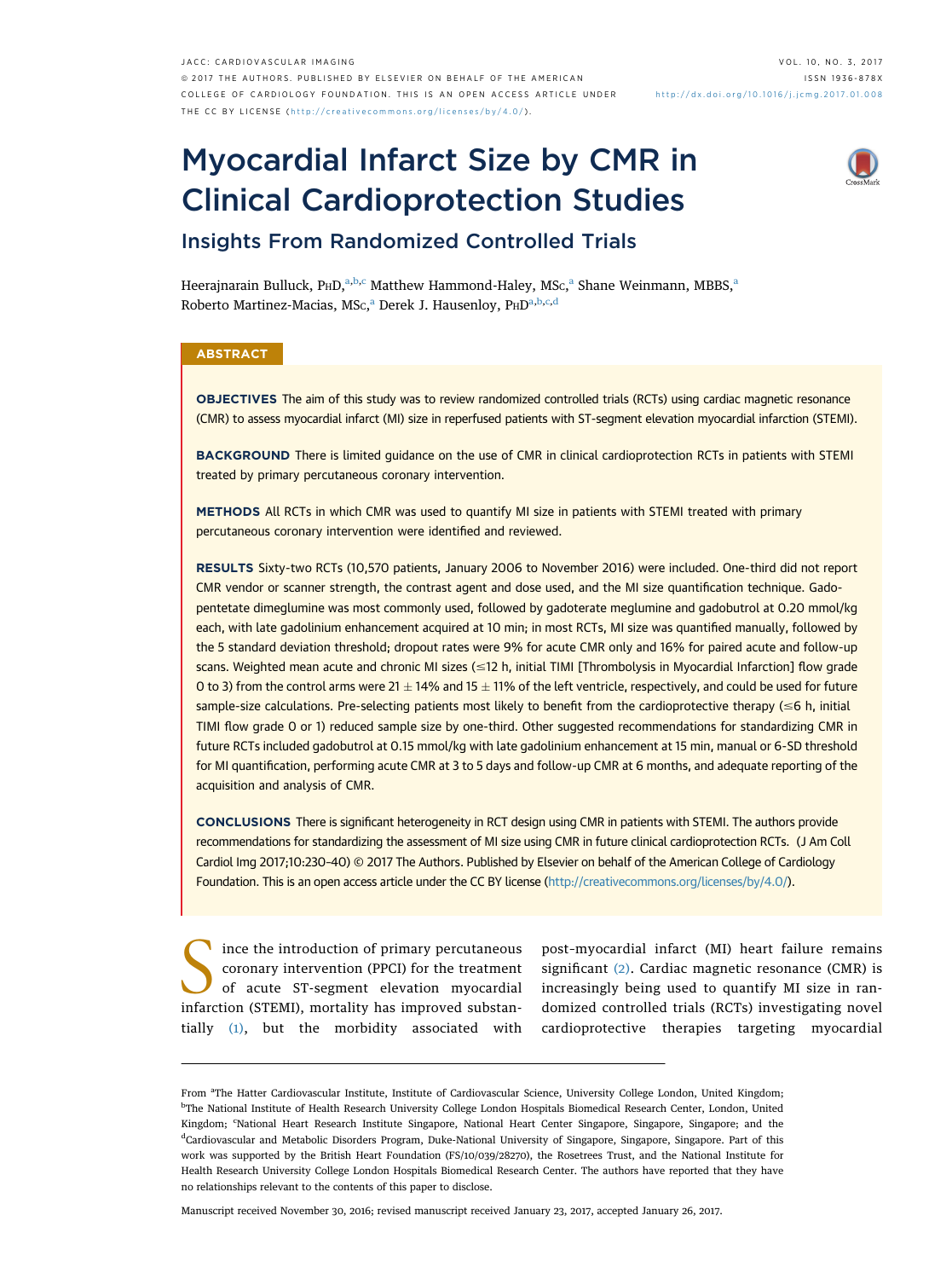reperfusion injury to reduce MI size in patients with STEMI treated with PPCI [\(3\)](#page-8-0).

Late gadolinium enhancement (LGE) by CMR is considered the gold standard for MI size quantification [\(4\).](#page-8-0) MI size [\(5\)](#page-9-0), microvascular obstruction (MVO) [\(6\),](#page-9-0) and myocardial salvage [\(7\)](#page-9-0) assessed by CMR performed in the first few days post-PPCI have all been shown to be strongly prognostic. As a result, CMR is increasingly being used for surrogate endpoints in RCTs [\(3\)](#page-8-0). A recent meta-analysis of 2,632 patients from 10 RCTs found that MI size measured by CMR or singlephoton computed tomography within 1 month post-PPCI showed that for every 5% increase in MI size, there was a 20% increase in the relative hazard ratio for 1-year hospitalization for heart failure and all-cause mortality [\(5\).](#page-9-0)

Despite CMR endpoints being quite robust and their ability to keep sample size small  $(3)$ , there is limited guidance on its use. In this study, we reviewed all published RCTs in this field so far, and we provide recommendations for standardizing the use of CMR in future clinical cardioprotection RCTs.

# METHODS

We performed a comprehensive systematic search in the MEDLINE and Embase databases via Ovid up to November 23, 2016. PubMed and the Web of Science, editorials, and the reference lists of included RCTs were also screened. Further details of the search terms and the study screening and selection as per the Preferred Reporting Items for Systematic Reviews and Meta-Analyses are provided in the [Online Ap](http://dx.doi.org/10.1016/j.jcmg.2017.01.008)[pendix.](http://dx.doi.org/10.1016/j.jcmg.2017.01.008) The flow diagram is shown in [Figure 1](#page-2-0).

The inclusion criteria were as follows: 1) RCTs investigating cardioprotective strategies aimed at reducing MI size; 2) including patients presenting within 12 h of symptom onset; 3) MI size measured by CMR; and 4) RCTs with full-text reports in English. The exclusion criteria were as follows: 1) RCTs selecting patients on the basis of admission ejection fraction; 2) RCTs performing post hoc analysis on other included RCTs; 3) observational studies; and 4) RCTs only reporting left ventricular (LV) ejection fraction by CMR.

STUDY SELECTION AND DATA EXTRACTION. Four authors (H.B., M.H.-H., S.W., R.M.M.) independently identified suitable RCTs from the screened reports and extracted all data. Data on study characteristics, patient eligibility criteria, CMR scanner and contrast agent used, MI size quantification technique used, and mean MI size and SD in the control arm were collected. RCTs reporting both acute MI size and follow-up MI size  $(\geq 1$  month) were recorded. The primary outcome of interest was MI size, expressed as a percentage of LV volume or mass (%LV).

STATISTICAL ANALYSIS. Categorical data are reported as frequencies and percentages. For sample size calculation, to ensure normally distributed MI size in the control arms, only RCTs reporting mean MI size as %LV were included, and an unpaired Student  $t$  test was used. Only RCTs including STEMI in all coronary territories were included, and they were grouped according to duration of symptoms  $( $6$  or  $<$ 12 h) and TIMI (Throm$ bolysis In Myocardial Infarction) flow grade 0 or 1 or 1 to 3 in the culprit arteries pre-PPCI if at least 3 RCTs were present in the subgroups. The mean and SD from each control arm were weighted against its respective sample size to obtain representative pooled mean acute and follow-up MI sizes using RevMan version 5.2 (Nordic Cochrane Center, Copenhagen, Denmark). Sample-size calculation was performed for 90% power, a 2-sided alpha value of 0.05, and expected effect sizes of 20%, 25%, and 30% using Stata/

# ABBREVIATIONS AND ACRONYMS

AAR = area at risk CMR = cardiac magnetic resonance FWHM = full width half maximum GBCA = gadolinium-based contrast agent Gd-DOTA = gadoterate meglumine Gd-DTPA = gadopentetate dimeglumine LGE = late gadolinium enhancement LV = left ventricular MI = myocardial infarct MSI = myocardial salvage index MVO = microvascular obstruction PPCI = primary percutaneous coronary intervention RCT = randomized controlled trial STEMI = ST-segment elevation myocardial infarction

IC version 12.1 (StataCorp LP, College Station, Texas). The expected sample sizes were provided for each group after accounting for potential dropouts.

# RESULTS

Our initial search identified 399 reports and 62 RCTs, involving 10,570 patients, that met the inclusion criteria. Details of the 62 included RCTs are provided in [Online Table 1.](http://dx.doi.org/10.1016/j.jcmg.2017.01.008)

CHARACTERISTICS OF THE RCTs. The number of RCTs using CMR has steadily increased since 2009 ([Figure 2](#page-3-0)). There was an average of 8 RCTs reported per year between 2010 and 2016. The majority of RCTs came from Europe (41 of 62 [66%], 6,880 patients), and 35 of 62 (56%) were single-center RCTs.

MI size as %LV was reported in 44 RCTs (71%). Five RCTs (8%) reported MI size as percentage of the area at risk (AAR), 5 (8%) in grams, and 7 RCTs (12%) reported myocardial salvage index (MSI).

The majority of RCTs included: 1) patients presenting within 12 h of symptom onset (32 of 62 [52%]); 2) STEMI in all epicardial territories (49 of 62 [79%]); and 3) patients with all TIMI flow pre-PPCI (33 of 62 [53%]), as shown in [Figure 3](#page-4-0).

Forty-six of the RCTs (74%) used 1.5-T scanners, and a minority (2 RCTs [3%]) used 3-T scanners. Four RCTs (7%) used a combination of 1.5- and 3-T scanners. Ten RCTs (16%) did not specify the field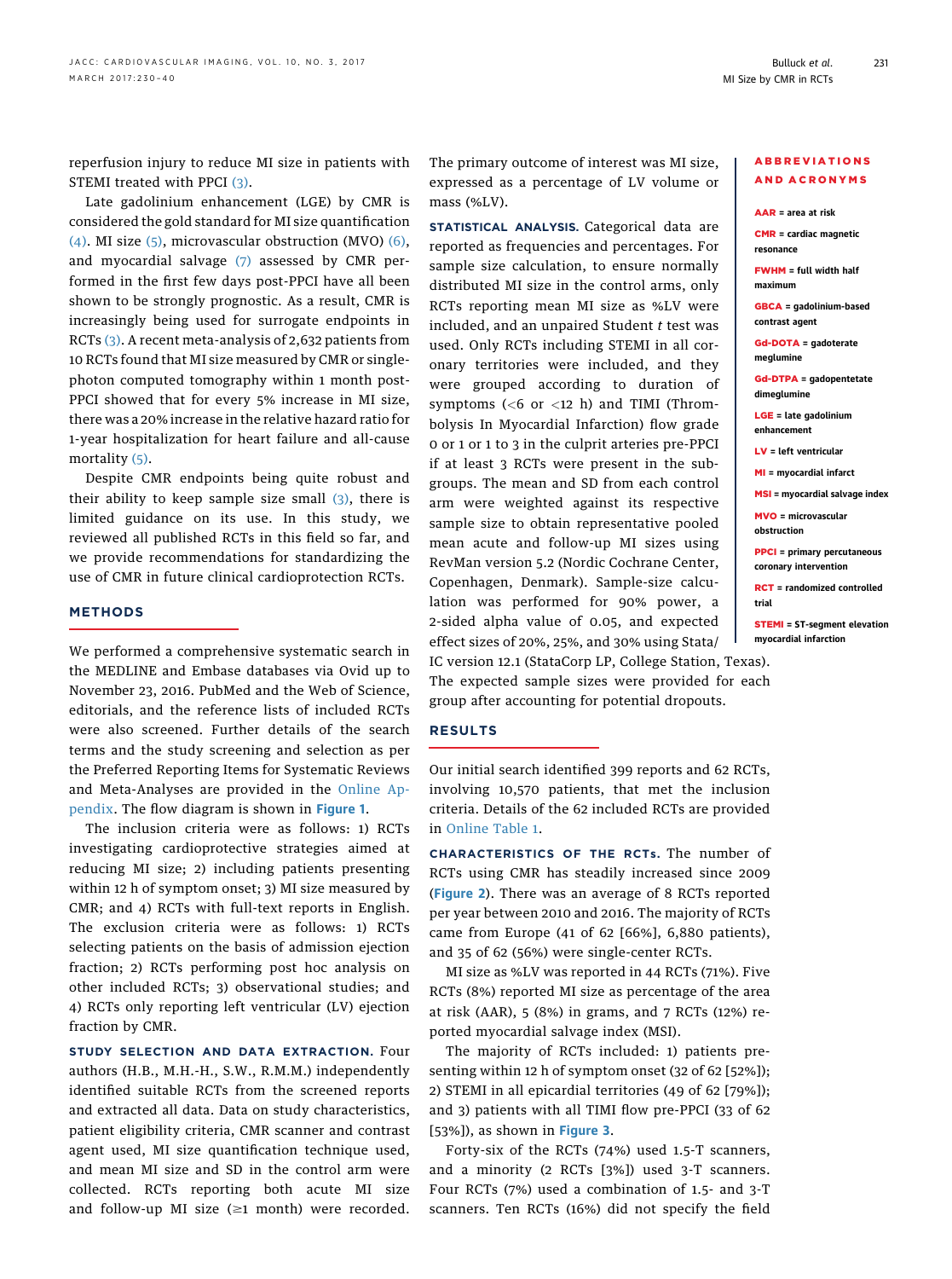<span id="page-2-0"></span>

strength of the CMR scanners used, and 8 of 10 (80%) of those were multicenter RCTs.

Thirty-six of the RCTs (58%) used single CMR vendors, and 7 RCTs (11%) used multivendor scanners at different recruitment sites. Nineteen RCTs (31%) did not specify the vendors used, the majority of which (15 RCTs [75%]) were multicenter RCTs.

Paired acute and follow-up CMR was performed in 26 RCTs (42%), acute CMR only in 24 RCTs (39%), and follow-up CMR only in 12 RCTs (19%).

GADOLINIUM-BASED CONTRAST AGENT AND DOSE. Gadopentetate dimeglumine (Gd-DTPA) (Magnevist, Bayer Healthcare, Berlin, Germany), gadoterate meglumine (Gd-DOTA) (Dotarem, Guerbet, Roissy CdG Cedex, France), and gadobutrol (Gadovist, Bayer Healthcare) were used in 18 (29%), 12 (19%), and 9 (14%) of the 62 RCTs, respectively. Nineteen of 62 RCTs (31%) did not specify the gadolinium-based contrast agent (GBCA) used, of which 15 of 19 (79%) were multicenter RCTs. [Online Table 2](http://dx.doi.org/10.1016/j.jcmg.2017.01.008) summarizes the doses of the GBCAs and the reported timing for LGE acquisition post-contrast. The most common doses for Gd-DTPA (Magnevist), gadobutrol (Gadovist), and Gd-DOTA (Dotarem) were similar at 0.20 mmol/kg, with LGE acquisition starting at 10 min onward.

TIMING OF CMR ACQUISITION. The distribution of the timings to acquire acute and follow-up CMR is shown in [Figure 4](#page-4-0). Of 50 RCTs with acute CMR acquisition, only 1 did not specify the exact timing of the scan. There was a wide range of timings to acquire the acute CMR scan, with the majority (82%) acquired within the first 7 days post-PPCI and the most common timing being 3 to 5 days post-STEMI (15 of 50 RCTs [30%]). There was also a wide range of timings (1 to 9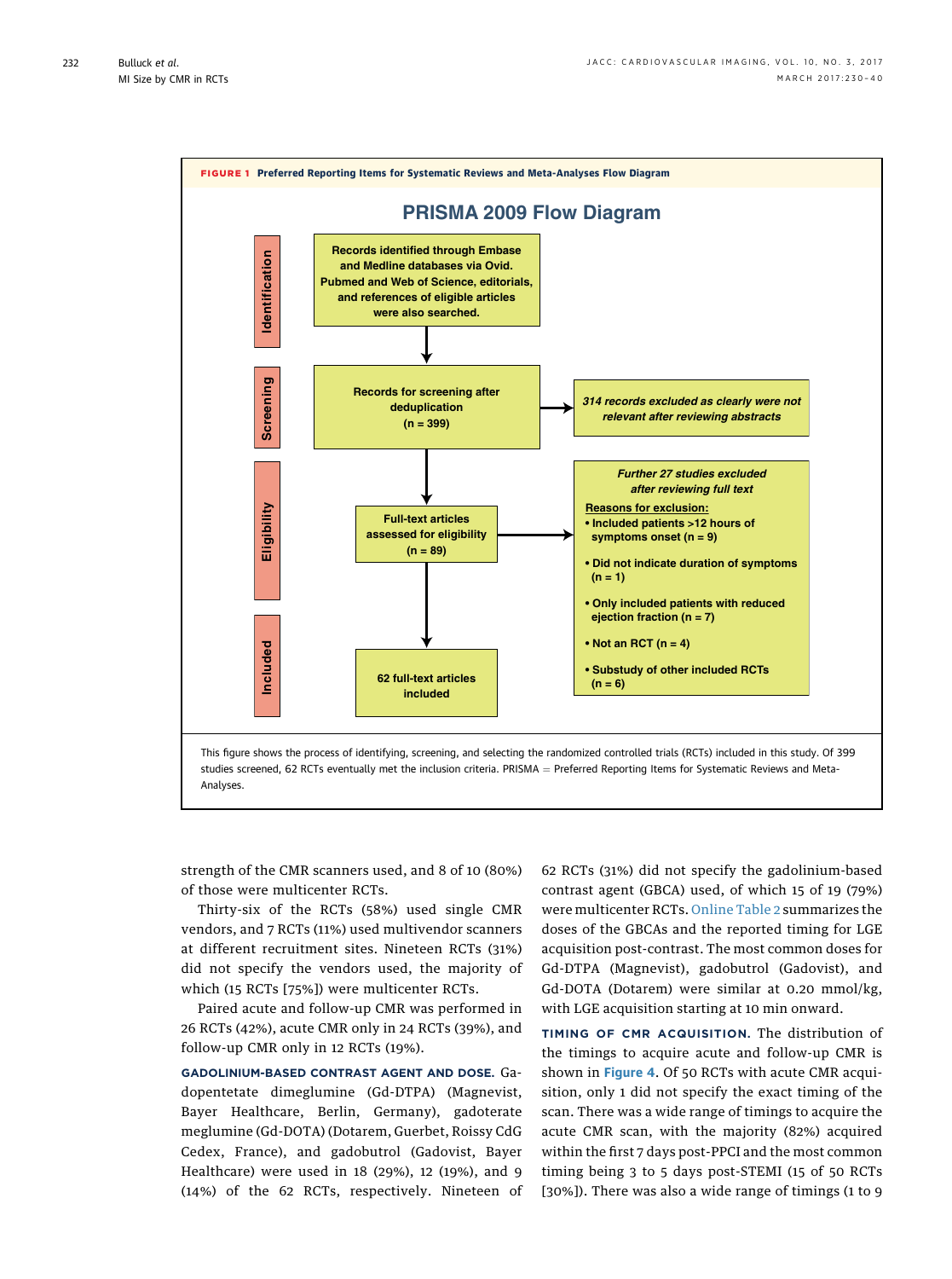<span id="page-3-0"></span>months) to acquire follow-up MI size, with the most common timing being 6 months (11 of 37 RCTs [30%]).

MI SIZE ANALYSIS. Seventeen of 25 of the multicenter RCTs (68%) specified using a CMR core laboratory. The majority of the RCTs (29 of 62 [47%]) used specialist software (Qmass, Medis Medical Imaging Solutions, Leiden, the Netherlands; CVI42, Circle Cardiovascular Imaging Inc., Calgary, Canada; Segment, Medviso, Lund, Sweden; and CAAS, Pie Medical Imaging B.V., Maastricht, the Netherlands) for MI size quantification, 7 RCTs (11%) used the scanners' own software, and 5 of 62 (8%) used shareware (ImageJ, National Institutes of Health, Bethesda, Maryland; OsiriX, Geneva, Switzerland). Twenty-one of 62 RCTs (34%) did not specify the analysis tool used, of which 9 of 21 (43%) were multicenter RCTs.

Manual contouring was the most commonly used method (22 of 62 RCTs [36%]), followed by 5-SD (8 of 62 RCTs [13%]) and full width half maximum (FWHM) (6 of 62 RCTs [10%]). Sixteen of 62 RCTs (27%) did not specify the method used for MI quantification, of which 9 of 16 (56%) were multi-center RCTs. [Figure 5](#page-5-0) shows the distribution of the quantification techniques for MI size used in these RCTs.

DISTRIBUTION OF CULPRIT VESSEL AND TIMI FLOW PRE-PPCI. Among the RCTs including all culprit vessels ( $n = 6,020$ ), 45% of the patients had STEMI in the left anterior descending coronary artery territory. Among the RCTs including all TIMI flow grades  $(n = 3,229)$ , 73% of patients had TIMI flow grades of 0 or 1 pre-PPCI.

EFFECT SIZE FOR REDUCTION IN MI SIZE IN RCTs WITH POSITIVE RESULTS. Seventeen RCTs were positive for a reduction in MI size. Of the RCTs reporting MI size as %LV, the median reduction in acute MI size was 34% (mode 35%; range 14% to 38%). As for chronic MI size, both the median and mode reduction in MI size were 18% (range 14% to 46%).

MI SIZE IN THE CONTROL ARM. RCTs reporting mean  $\pm$  SD, including STEMI presenting within 6 or 12 h, in all coronary territories, and with TIMI flow grades of 0 or 1 or 0 to 3 pre-PPCI were selected to obtain representative weighted mean MI size, expressed as %LV in the control arm for both acute (20 RCTs) and follow-up (18 RCTs) CMR (summarized in [Online Ta](http://dx.doi.org/10.1016/j.jcmg.2017.01.008)[bles 3 and 4](http://dx.doi.org/10.1016/j.jcmg.2017.01.008)). The expected sample sizes on the basis of 20%, 25%, and 30% reductions in MI size are summarized in [Table 1](#page-6-0). The expected sample sizes are provided on the basis of 90% power and a 2-sided alpha of 0.05.



FIGURE 2 Number of Randomized Controlled Trials Published Each Year Since 2006

This bar chart shows the gradual increase in the number of randomized controlled trials (RCTs) published each year over the past 11 years.

The estimated sample size was smallest for RCTs including patients with STEMI within 6 h of symptom onset and with pre-PPCI TIMI flow grades of 0 or 1 and was largest for RCTs recruiting patients within 12 h of symptom onset and with any TIMI flow grades pre-PPCI, and this was driven by a wider SD in the latter group. For the same effect size, RCTs planning to use chronic MI would require on average 30% more patients than if acute MI were chosen as the endpoint.

DROPOUT RATES. In RCTs using CMR for the primary endpoint, the average dropout rate was 9% for RCTs using acute CMR only, 13% for RCTs acquiring followup CMR only, and 16% for those with paired acute and follow-up scans.

# **DISCUSSION**

12

10

On the basis of the 62 RCTs reviewed, substantial heterogeneity exists in trial design with respect to patient selection, timing of acute and follow-up scans, GBCA dose, timing of LGE acquisition, and method for MI quantification. Among those RCTs not reporting scanner strength and vendor, GBCA used, and software used for MI size quantification, the majority were multicenter RCTs.

The other major findings were as follows: 1) acute CMR was most commonly performed at 3 to 5 days and follow-up CMR at 6 months; 2) Gd-DOTA, gadobutrol, and Gd-DTPA were most commonly used at a similar dose of 0.20 mmol/kg, with LGE acquired at 10 min; 3) MI size was quantified manually in most RCTs,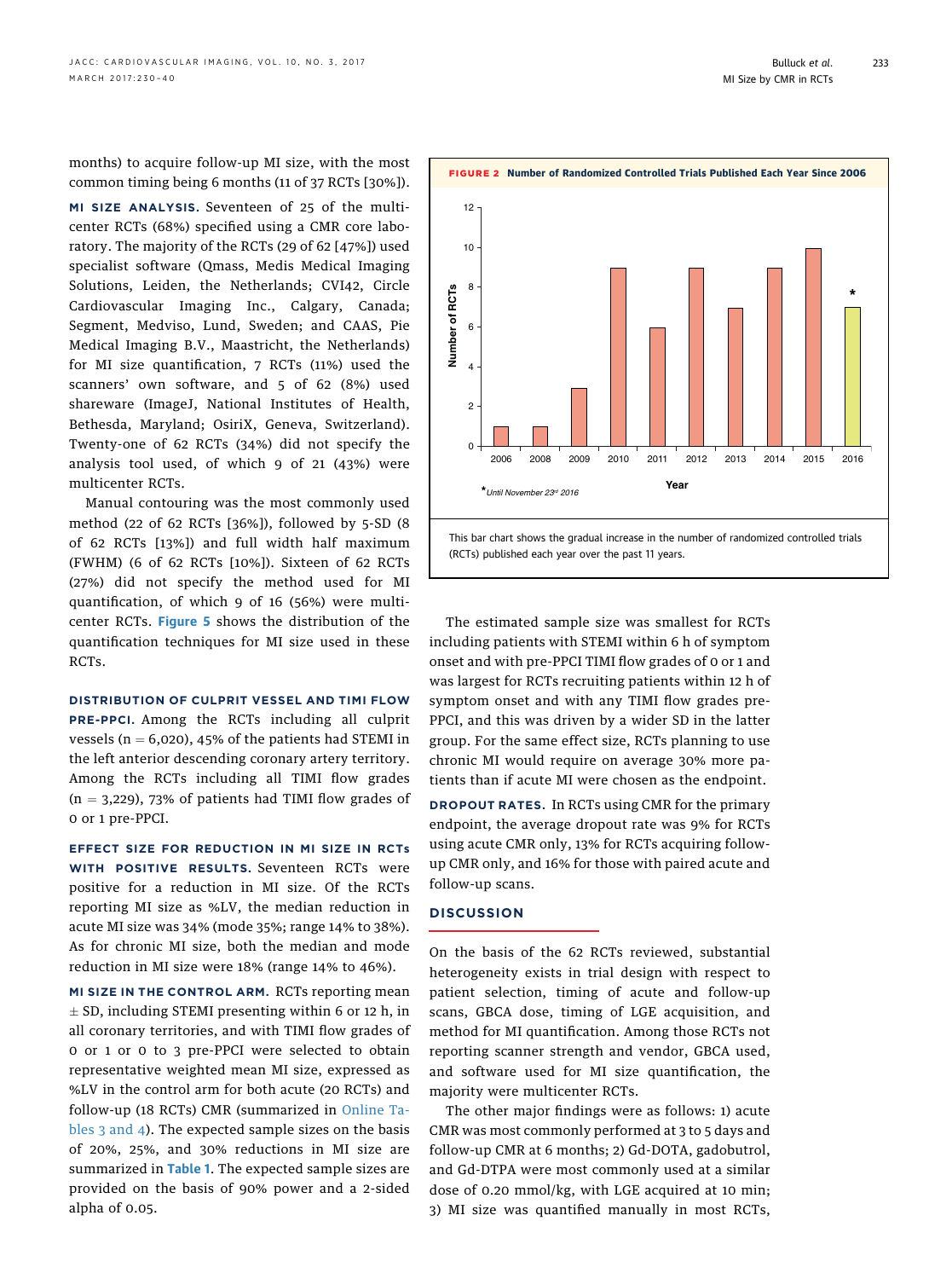<span id="page-4-0"></span>

infarct-related artery, and (C) TIMI (Thrombolysis in Myocardial Infarction) flow grade pre–primary percutaneous coronary intervention (PPCI). The majority of the RCTs included patients presenting within 12 h of symptom onset, with ST-segment elevation myocardial infarction in all coronary territories, and with all pre-PPCI TIMI flow grades. LAD = left anterior descending coronary artery; RCA = right coronary artery.



These 2 bar charts show the distribution of the timings of the (A) acute and (B) follow-up cardiac magnetic resonance (CMR) in the randomized controlled trials (RCTs) included. There was a wide range of timings for both scans, and the most common timings were 3 to 5 days for the acute scan and 6 months for the follow-up scan.

followed by the 5-SD threshold; 4) STEMI in the left anterior descending coronary artery territory accounted for one-half and those with TIMI flow grades of 0 or 1 accounted for three-quarters of all STEMIs entering these RCTs and could be taken into consideration for sample-size calculation in specific circumstances; 5) for positive RCTs, the most commonly seen effect sizes were 34% for acute MI and 18% for chronic MI  $(\geq 1$  month) size reduction; 6) using the control arms from RCTs reporting mean MI size, theoretical sample sizes for future clinical cardioprotection studies were provided; and 7) the dropout rate was highest for RCTs performing paired acute and follow-up scans, followed by those performing follow-up CMR only, and smallest in the RCTs performing acute CMR only.

ROBUSTNESS OF CMR-DERIVED SURROGATE ENDPOINTS. CMR has recently emerged as a robust tool not only for MI size quantification [\(5\)](#page-9-0) but also to provide additional information on the AAR (to derive MSI)  $(8)$ , LV ejection fraction  $(9)$ , and MVO  $(6,10)$  from a single scan. MI size, myocardial salvage, and LV ejection fraction by CMR are highly reproducible (reducing sample size) [\(8,9,11,12\)](#page-9-0) and are strongly linked to prognosis [\(5,7,13](#page-9-0)–15). Furthermore, with recent advances in mapping techniques, multiparametric information can be obtained from native (for the AAR) [\(16\)](#page-9-0) and post-contrast T1 maps (to derive extracellular volume fraction maps to interrogate the remote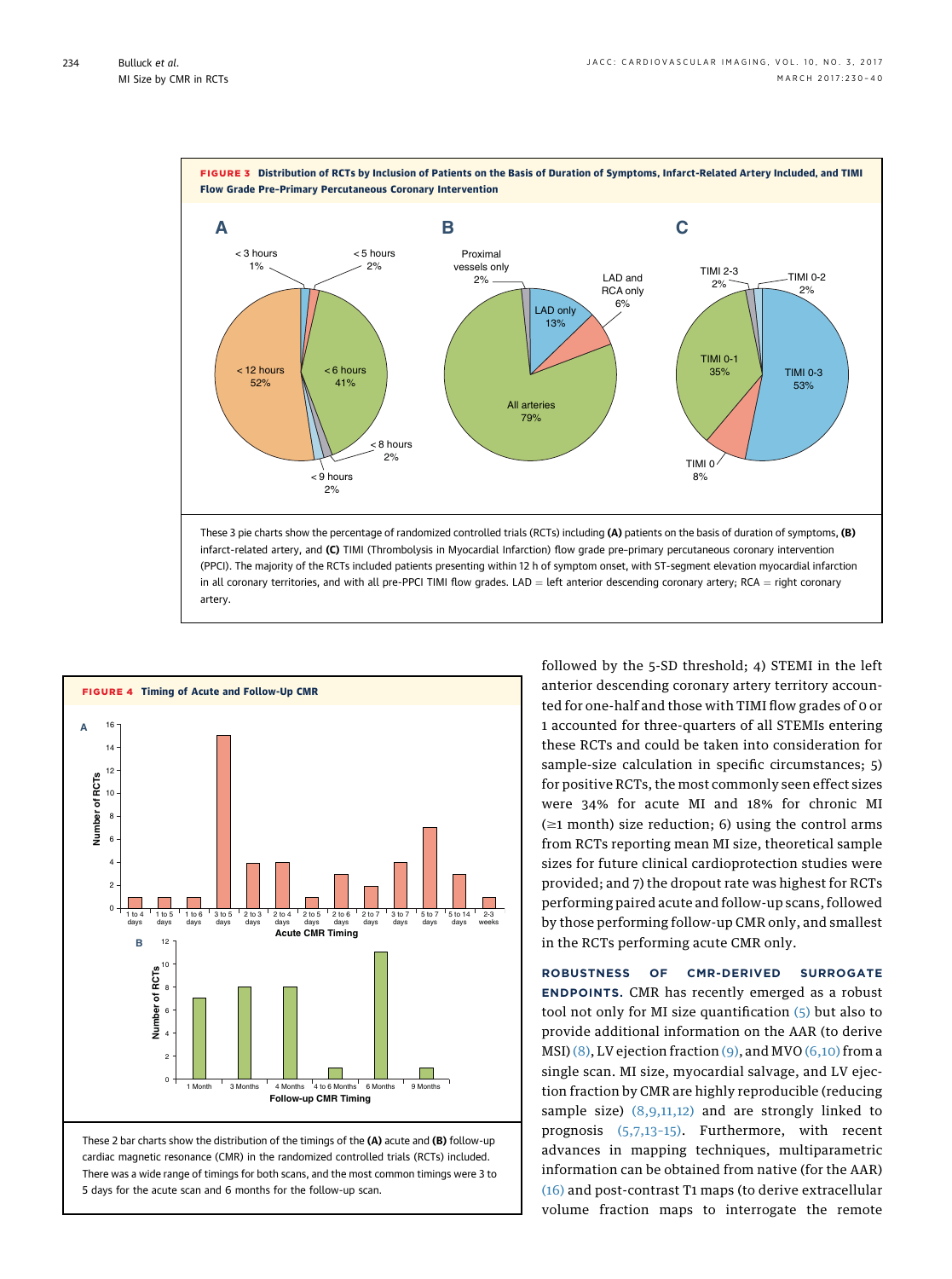<span id="page-5-0"></span>myocardium)  $(17,18)$ , T2 maps (AAR)  $(16)$  and T2<sup>\*</sup> maps (intramyocardial hemorrhage and residual myocardial iron) [\(19,20\)](#page-9-0). These additional mapping parameters provide more robust measurement of the edemabased AAR (when compared with angiographic scores) [\(21\),](#page-9-0) pathophysiological insights in post-STEMI LV remodeling (17–[19,22\),](#page-9-0) and prognostic information [\(20\).](#page-9-0) Unlike single-photon emission computed tomography, CMR has superior spatial resolution [\(14\),](#page-9-0) does not involve radiation, and requires only a single examination, when the patient is relatively stable. Furthermore, MVO and MI size by CMR have been shown to be more prognostic compared with MI size by single-photon emission computed tomography  $(14)$ . The superior spatial resolution of CMR also allows detection of small MIs that could be missed by relying on wall motion abnormalities on echocardiography alone  $(23)$ , interrogation of the peri-infarct zone  $(24)$ , and hypointense core of the MVO [\(25\)](#page-9-0), which are all prognostic (24–[26\).](#page-9-0) Therefore, it is not surprising that CMR endpoints have gained popularity for use in several RCTs [\(3\)](#page-8-0).

OPTIMAL TIMING OF ACUTE CMR POST-STEMI. Preclinical studies have shown that performing CMR too early post-reperfusion (day 1) leads to an overestimation of MI size because of a combination of edema and partial volume effect [\(27\).](#page-9-0) In the clinical setting, acute MI size has also been shown to be dynamic and to decrease significantly in size between days 1 and 7  $(28,29)$  but is stable between days 3 and 4  $(8)$ . Recently, Carrick et al. [\(30\)](#page-9-0) showed that acute MI size was stable between days 1 and 3 and subsequently reduced in size by day 10. Furthermore, late MVO has also been shown to be stable between days 1 and 3 and to reduce in size by day  $10$   $(20)$ , and the persistence of late MVO at 1 week following STEMI was more prognostic [\(31\)](#page-9-0). The detection of intramyocardial hemorrhage has been shown to peak at day 3, and reduced in size and incidence by day 10, and intramyocardial hemorrhage was more prognostic than MVO [\(20\).](#page-9-0)

There is no established method to assess the AAR (a pre-requisite to calculate MSI) in the clinical setting by CMR. T2 mapping has recently emerged as more robust than T2-weighted imaging for assessing edema-based AAR [\(32\)](#page-9-0). Some controversies exist as to whether edema within the AAR follows a bimodal pattern [\(33\)](#page-9-0) and whether T2-weighted imaging delineates the AAR at all  $(34)$  in the preclinical setting. It was previously believed that edema was stable in the first week of a MI [\(28\)](#page-9-0) using T2-weighted imaging. However, Carrick et al. [\(30\)](#page-9-0) recently showed

235



that the extent of myocardial edema followed a unimodal pattern and peaked at day 3 in patients.

On the basis of the clinical research published so far, if the CMR scan is performed at  $<$ 3 days, MI size would be overestimated and AAR would be underestimated. If the CMR scan is performed at  $>5$  days, the edemabased AAR may be underestimated. Therefore, acquiring the acute CMR scan at 3 to 5 days following STEMI, as performed in most cardioprotection RCTs in this review, may be the optimal time to undertake the acute CMR scan, as illustrated in [Figure 6](#page-7-0).

OPTIMAL TIMING OF FOLLOW-UP CMR. Chronic MI size has been shown to be stable when performed between 1 month and up to 1 year  $(31)$ . Paired acute and follow-up scans also provide information on post-STEMI LV remodeling, which occurs by 2 months, although the process may continue for up to 1 year [\(31\).](#page-9-0) However, waiting too long between the acute and follow-up CMR scans may increase the likelihood of patients' dropping out of the studies. Therefore, in RCTs aiming to assess both chronic MI size and LV remodeling, performing the follow-up scan at 6 months, as done in most of the RCTs reviewed in this study, would be optimal.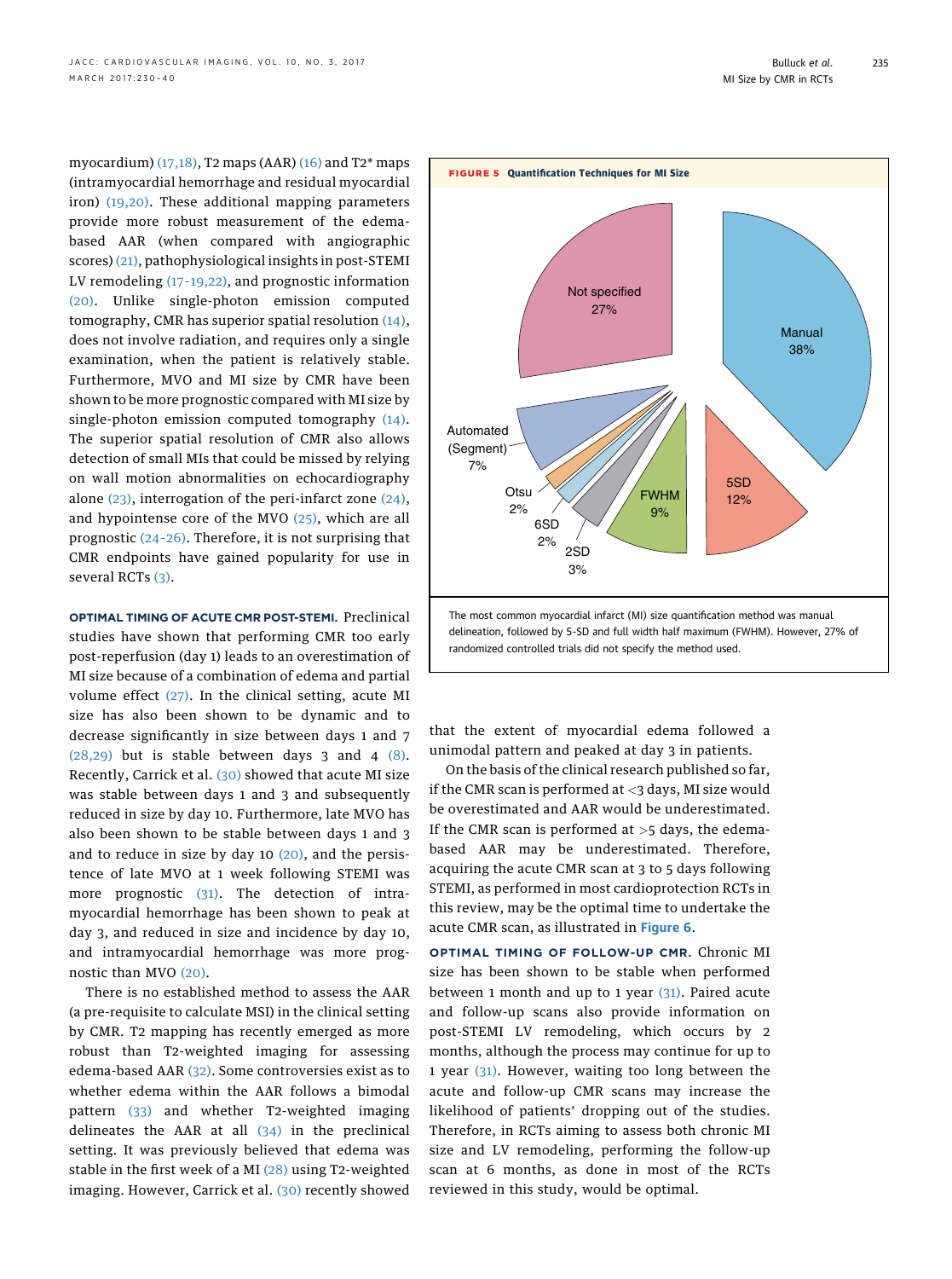<span id="page-6-0"></span>

|                                     |                      |                                                                           |    | Sample Size per Group After Accounting for Potential Dropouts (9% for Acute CMR and<br>13% for Follow-Up CMR) for 90% Power With a 2-Sided Alpha of 0.05 |                           |             |                           |             |                           |                    |
|-------------------------------------|----------------------|---------------------------------------------------------------------------|----|----------------------------------------------------------------------------------------------------------------------------------------------------------|---------------------------|-------------|---------------------------|-------------|---------------------------|--------------------|
| <b>Patient Inclusion Criteria</b>   |                      | Pooled MI Size by CMR in the Control Group From<br>Previous RCTs (as %LV) |    |                                                                                                                                                          | For an Effect Size of 20% |             | For an Effect Size of 25% |             | For an Effect Size of 30% |                    |
| <b>TIMI Flow</b><br><b>Pre-PPCI</b> | Symptom<br>Onset (h) | <b>Weighted Mean</b><br>(95% CI)                                          | SD | <b>Number of Studies</b><br>(Number of Patients)                                                                                                         | MI Size                   | Sample Size | <b>MI Size</b>            | Sample Size | <b>MI Size</b>            | <b>Sample Size</b> |
|                                     |                      | Acute scan only (including STEMI in all coronary territories)             |    |                                                                                                                                                          |                           |             |                           |             |                           |                    |
| 0 or 1                              | $\leq 6$             | $22(20-24)$                                                               | 12 | 3 RCTs (136 patients):<br>Chan (2012)<br>Garcia-Dorado (2014)<br>Waltenberg (2014)                                                                       | 17.6                      | 171         | 16.5                      | 110         | 15.4                      | 76                 |
| 0 or 1                              | $\leq 12$            | 24 (22-26)                                                                | 13 | 3 RCTs (189 patients):<br>Freixa (2011)<br>Mewton (2013)<br>Siddigi (2014)<br>White (2015)                                                               | 19.2                      | 169         | 18.0                      | 108         | 16.8                      | 75                 |
| $O - 3$                             | $\leq 12$            | 21 (19-22)                                                                | 14 | 5 RCTs (305 patients):<br>Yoon (2013)<br>Ko (2014)<br>Hoole (2015)<br>McCann (2015)<br>Liu (2016)                                                        | 16.8                      | 265         | 15.8                      | 164         | 14.7                      | 85                 |
|                                     |                      | Chronic scan only (including STEMI in all coronary territories)           |    |                                                                                                                                                          |                           |             |                           |             |                           |                    |
| $0$ or $1$                          | $\leq 6$             | $15(14-17)$                                                               | 9  | 4 RCTs (152 patients):<br>Tarantini (2012)<br>Atar (2015)<br>Waltenberg (2014)<br>Roos (2016)                                                            | 12.0                      | 215         | 11.3                      | 215         | 10.5                      | 96                 |
| 0 or 1                              | $\leq 12$            | $15(13-16)$                                                               | 9  | 4 RCTs (186 patients):<br>Lonborg (2010)<br>Freixa (2011)<br>Lonborg (2012)<br>Siddigi (2014)                                                            | 12.0                      | 215         | 11.3                      | 216         | 10.5                      | 96                 |
| $0 - 3$                             | $\leq 12$            | $15(14-17)$                                                               | 11 | 4 RCTs (284 patients):<br>Song (2009)<br>Ranchord (2012)<br>Roolvink (2016)<br>Ko (2014)                                                                 | 12.0                      | 320         | 11.3                      | 205         | 10.5                      | 142                |

The references for the RCTs included in each row are provided in Online Table 5.

 $CI =$  confidence interval; CMR = cardiac magnetic resonance; MI = myocardial infarction; %LV = percentage of left ventricular mass or volume; PPCI = primary percutaneous coronary intervention;  $RCT =$  randomized controlled trial; TIMI = Thrombolysis in Myocardial Infarction.

> OPTIMAL GBCA DOSE AND TIMING OF LGE ACQUISITION. Gadobutrol has been shown to delineate the infarcted myocardium better from the blood pool (better contrast-to-noise ratio) compared with Gd-DTPA [\(35\)](#page-9-0) and Gd-DOTA [\(36\)](#page-9-0) in chronic MI. Furthermore, gadobutrol has been shown to differentiate the infarcted myocardium from the LV blood pool as early as 9 min. The recommended relaxivity-adjusted standard doses are 0.22 mmol/kg for Gd-DOTA [\(36\),](#page-9-0) 0.15 mmol/kg for gadobutrol [\(35,36\),](#page-9-0) and 0.20 mmol/kg for Gd-DTPA [\(35\)](#page-9-0).

> Acquiring LGE too early  $( $8$  min) post-GBCA$ administration has been shown to result in overestimation of MI size [\(37\),](#page-9-0) and acquiring LGE at 25 min for acute MI size was a better predictor of LV recovery [\(38\).](#page-9-0) In most RCTs included in this study, LGE imaging was performed at 10 min. Performing comprehensive CMR in patients with STEMI can be

time-consuming, and to minimize patient discomfort and prevent dropout of patients, every attempt is made to keep scan time to a minimum. Therefore, acquiring LGE images 15 min post–GBCA administration in future RCTs would be a good compromise.

METHOD FOR QUANTIFYING MI SIZE. There is currently no established gold-standard semiautomated technique for MI size quantification. Manual contouring is considered the reference standard  $(4,11)$ , but it can be time-consuming and may be subjective. The 5-SD approach is currently recommended, as it may improve reproducibility [\(4\).](#page-8-0)

Although FWHM has emerged as being the most reproducible [\(39,40\),](#page-9-0) it has been shown to underestimate acute and chronic MI size [\(40\).](#page-9-0) Some studies showed that 5-SD was promising [\(39](#page-9-0)–41), but others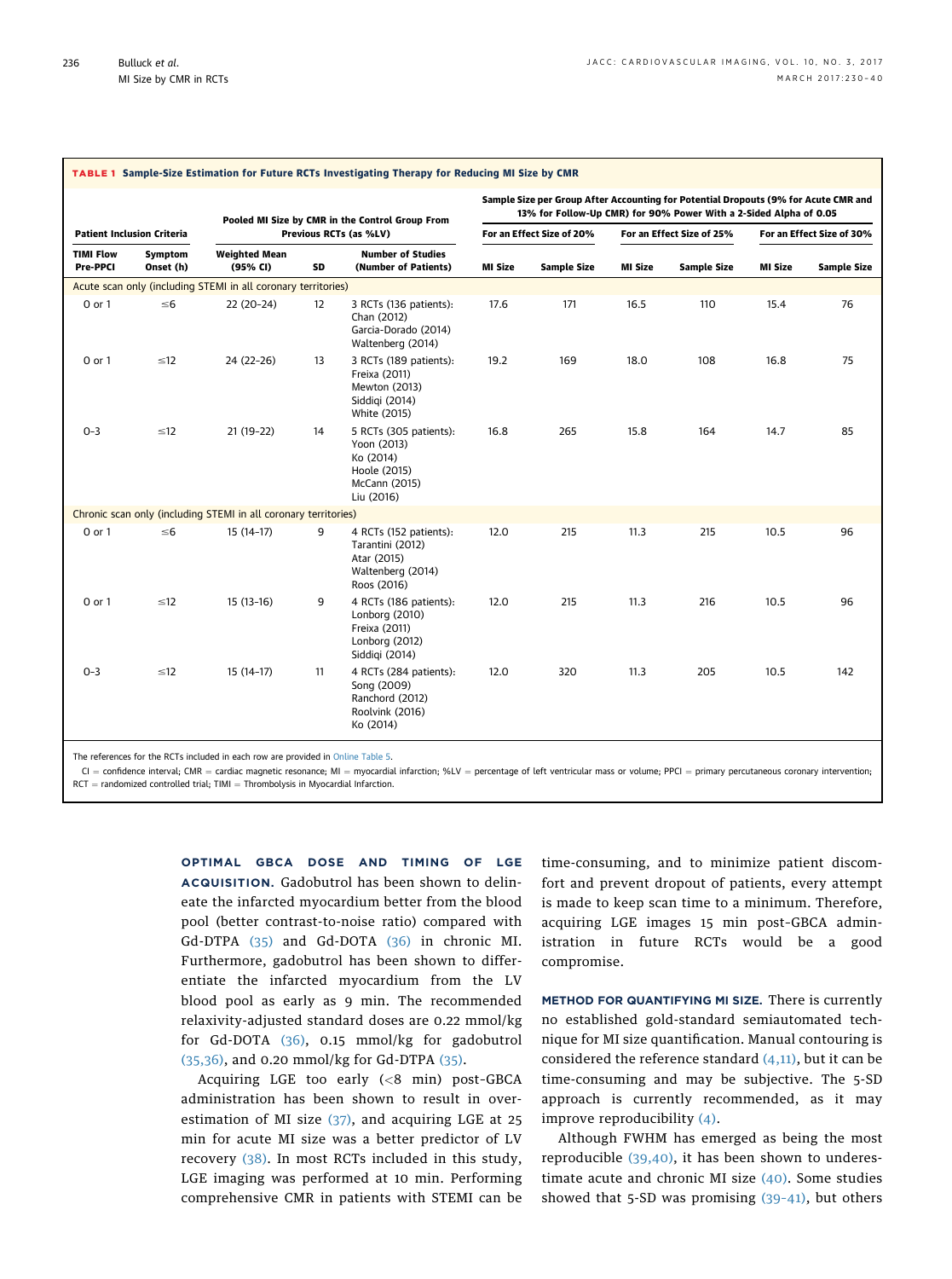<span id="page-7-0"></span>showed that it overestimated MI size [\(42,43\).](#page-9-0) The n-SD technique requires the remote myocardium to be appropriately nulled and free of artifacts. A manual region of interest is required in the remote myocardium, and this can be a source of variability. The Otsu technique does not require a region of interest as a reference and has been shown to accurately delineate MI size  $(40)$ . But 2 subsequent studies showed that Otsu overestimated MI size [\(42,43\)](#page-9-0).

The most common method used to quantify MI size in the RCTs was manual contouring, followed by 5-SD and FWHM. We recently showed that FWHM underestimates chronic MI size in those with MVO on the acute scan because of very high extracellular volume in the area previously occupied by MVO and should be avoided for RCTs assessing chronic MI size [\(42\)](#page-9-0).

The 6-SD method appears the most promising and has been shown to have the highest accuracy to predict segment wall recovery in patients with chronic myocardial infarction [\(44\)](#page-10-0) and is similar to manual quantification in patients with both acute and chronic myocardial infarction [\(39,42\)](#page-9-0). The 6-SD approach also performed well when using 2 different LGE sequences [\(42\)](#page-9-0).

IMPACT OF PATIENT SELECTION AND TIMING OF CMR ON SAMPLE SIZE. In [Table 1](#page-6-0) we provide guidance for expected sample sizes, depending on the desired effect size, after accounting for expected dropout rates when planning future RCTs. For example, if an RCT includes patients with all TIMI flow grades pre-PPCI and presenting within 12 h of symptom onset, for an expected 25% reduction in acute MI size, 164 patients would be needed in each arm. If the endpoint were to be changed to chronic MI size, then for the same effect size, the sample size for each arm would increase to 205. However, we have observed that the realistic effect size for chronic MI size on average is lower (18%), and this would increase the sample size further.

If only patients with pre-PPCI TIMI flow grades of 0 or 1 and within 6 h of symptom onset were included, the sample size for each arm would be reduced by about one-third to 110 patients. However, only threequarters of patients with STEMI present with TIMI flow grades of 0 or 1, and therefore at least one-third more patients would need to be screened to achieve the desired sample size.

RECOMMENDATIONS FOR FUTURE CARDIOPROTECTION RCTs IN PATIENTS WITH STEMI. Careful patient selection to include those patients most likely benefit from a novel cardioprotective therapy for reducing MI size (ischemic time <6 h and pre-PPCI



FIGURE 6 Evolution of Edema-Based Area at Risk, MI Size, Microvascular Obstruction,

on findings from Carrick et al. [\[30\]](#page-9-0) and Desch et al. [\[8\]](#page-9-0)), myocardial infarct (MI) size (Carrick et al. [\[30\]](#page-9-0) and Desch et al. [\[8\]](#page-9-0)), microvascular obstruction (MVO) (Carrick et al. [\[20,30\]\)](#page-9-0), and intramyocardial hemorrhage (IMH) (Carrick et al. [\[20,30\]\)](#page-9-0) within the first 10 days post-reperfusion, expressed as percentage left ventricular volume or mass (%LV). \*The scale on the y-axis is an approximation. LGE  $=$  late gadolinium  $enhancement; PPCl = primary percutaneous coronary intervention.$ 

TIMI flow grade 0 or 1) can reduce sample size by one-third, but more patients would need to be screened.

Acute MI size should be preferred to chronic MI size as a surrogate endpoint, because acute MI size is already prognostic  $(5)$ , and this would reduce sample size and result in fewer dropouts.

Acute CMR should ideally be performed on day 3, 4, or 5. When a follow-up scan is planned, 6 months would be the optimal timing for data on both chronic MI size and LV remodeling.

The preferred GBCA should be gadobutrol (superior contrast-to-noise ratio) [\(35\)](#page-9-0) at 0.15 mmol/kg (recommended relaxivity-adjusted standard dose) [\(35,36\),](#page-9-0) with LGE performed at 15 min.

Manual quantification of MI size by experienced operators at a core laboratory level is considered the gold standard [\(4\)](#page-8-0). When this is not practical, the 6-SD threshold would be an alternative option. However, any semiautomated technique is likely to be influenced by the LGE image quality, and therefore, each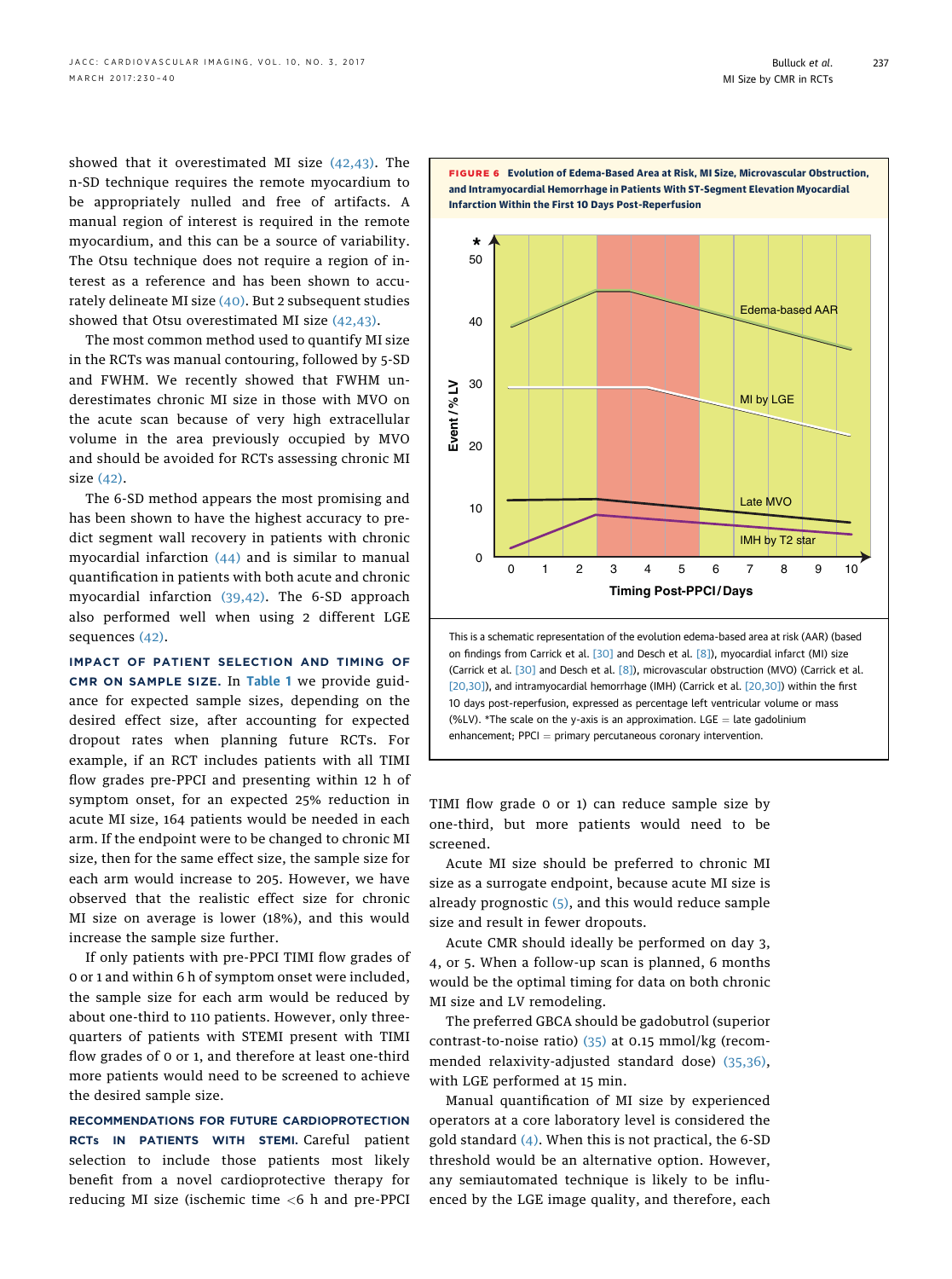<span id="page-8-0"></span>center may need to validate the performance of these semiautomated techniques at the respective center or core laboratory.

In the absence of a gold-standard method for the AAR, MI size should be reported as %LV, which has also been shown to be prognostic  $(5)$ . Although MSI is reported to be a better surrogate, in adequately powered RCTs, the AAR should be adequately balanced in both arms, and therefore expressing MI size as %LV would be acceptable.

Finally, all RCTs, in particular multicenter RCTs, should provide adequate details on the execution and quantification of MI size in RCTs to allow fair interpretation and comparison of study results and provide more reliable MI size in the control arms for future sample-size calculation.

STUDY LIMITATIONS. We included only RCTs in this review, but some of the recommendations could also be applied to observational studies to standardize the conduct of CMR, making comparison among studies easier.

We concentrated only on MI size. Using MSI as a surrogate endpoint is considered more sensitive to assess the effectiveness of cardioprotective therapies [\(45\)](#page-10-0) and has recently been shown to reduce sample size  $(46)$ . However, given the lack of consensus [\(33,34\)](#page-9-0) and ongoing validation of the AAR methodologies, we did not evaluate the use of MSI in the RCTs published so far.

MVO has been shown to be more prognostic than MI size [\(15\)](#page-9-0), but we did not assess the definition of MVO in the included RCTs. However, if the performance and quantification of LGE for MI size were standardized, this would also standardize MVO (late) quantification.

The recommended dose for gadobutrol is based on the recommended relaxivity-adjusted standard dose, and ideally a head-to-head comparison of the different doses should be performed. However, this is challenging in the acute MI setting, given the dynamic nature of MI size within the first week. The most commonly seen effect sizes for acute and chronic MI size are related to the intervention they were subjected to and are meant to serve as a guide for realistic effect sizes in the acute and chronic MI setting.

# **CONCLUSIONS**

There is significant heterogeneity in the design of RCTs using CMR to quantify MI size in clinical cardioprotection studies in reperfused patients with STEMI. Here, we have provided insights from RCTs published so far and have offered recommendations for standardizing the assessment of MI size by CMR to optimize the design of future studies assessing the efficacy of cardioprotective strategies.

ADDRESS FOR CORRESPONDENCE: Prof. Derek J. Hausenloy, Cardiovascular and Metabolic Diseases Program, Duke-National University of Singapore Graduate Medical School Singapore, 8 College Road, Singapore 169857, Singapore. E-mail: [derek.](mailto:derek.hausenloy@duke-nus.edu.sg) [hausenloy@duke-nus.edu.sg.](mailto:derek.hausenloy@duke-nus.edu.sg)

## **PERSPECTIVES**

# COMPETENCY IN MEDICAL KNOWLEDGE:

Among RCTs using MI size by CMR as a surrogate to assess the effectiveness of cardioprotective strategies, significant heterogeneity exists in the performance of CMR and the analysis of MI size. Furthermore, one-third of the RCTs did not provide details on the CMR scanner used, the contrast agent and dose administered, or the method used to quantify MI size.

TRANSLATIONAL OUTLOOK: There is a need to standardize the acquisition of CMR images and the analysis of MI size, to optimize the design of future RCTs, and we have provided some initial recommendations. We have also provided representative MI sizes for patients in the control arms of the RCTs, which could be used for sample-size calculations. Future RCTs should report details on the execution of the scans and the methods used for MI size quantification, to facilitate comparison among RCTs.

### REFERENCES

1. [Jimenez-Candil J, Diaz-Castro O, Barrabes JA,](http://refhub.elsevier.com/S1936-878X(17)30065-7/sref1) [et al. Update on ischemic heart disease and critical](http://refhub.elsevier.com/S1936-878X(17)30065-7/sref1) [care cardiology. Rev Esp Cardiol 2013;66:](http://refhub.elsevier.com/S1936-878X(17)30065-7/sref1) 198–[204](http://refhub.elsevier.com/S1936-878X(17)30065-7/sref1).

2. [Torabi A, Cleland JG, Khan NK, et al. The timing](http://refhub.elsevier.com/S1936-878X(17)30065-7/sref2) [of development and subsequent clinical course of](http://refhub.elsevier.com/S1936-878X(17)30065-7/sref2)

[heart failure after a myocardial infarction. Eur](http://refhub.elsevier.com/S1936-878X(17)30065-7/sref2) [Heart J 2008;29:859](http://refhub.elsevier.com/S1936-878X(17)30065-7/sref2)–70.

3. [Desch S, Eitel I, de Waha S, et al. Cardiac](http://refhub.elsevier.com/S1936-878X(17)30065-7/sref3) [magnetic resonance imaging parameters as sur](http://refhub.elsevier.com/S1936-878X(17)30065-7/sref3)[rogate endpoints in clinical trials of acute](http://refhub.elsevier.com/S1936-878X(17)30065-7/sref3) [myocardial infarction. Trials 2011;12:204.](http://refhub.elsevier.com/S1936-878X(17)30065-7/sref3)

4. [Schulz-Menger J, Bluemke DA, Bremerich J, et al.](http://refhub.elsevier.com/S1936-878X(17)30065-7/sref4) [Standardized image interpretation and post pro](http://refhub.elsevier.com/S1936-878X(17)30065-7/sref4)[cessing in cardiovascular magnetic resonance: Soci](http://refhub.elsevier.com/S1936-878X(17)30065-7/sref4)[ety for Cardiovascular Magnetic Resonance \(SCMR\)](http://refhub.elsevier.com/S1936-878X(17)30065-7/sref4) [Board of Trustees Task Force on standardized Post](http://refhub.elsevier.com/S1936-878X(17)30065-7/sref4) [Processing. J Cardiovasc Magn Reson 2013;15:35](http://refhub.elsevier.com/S1936-878X(17)30065-7/sref4).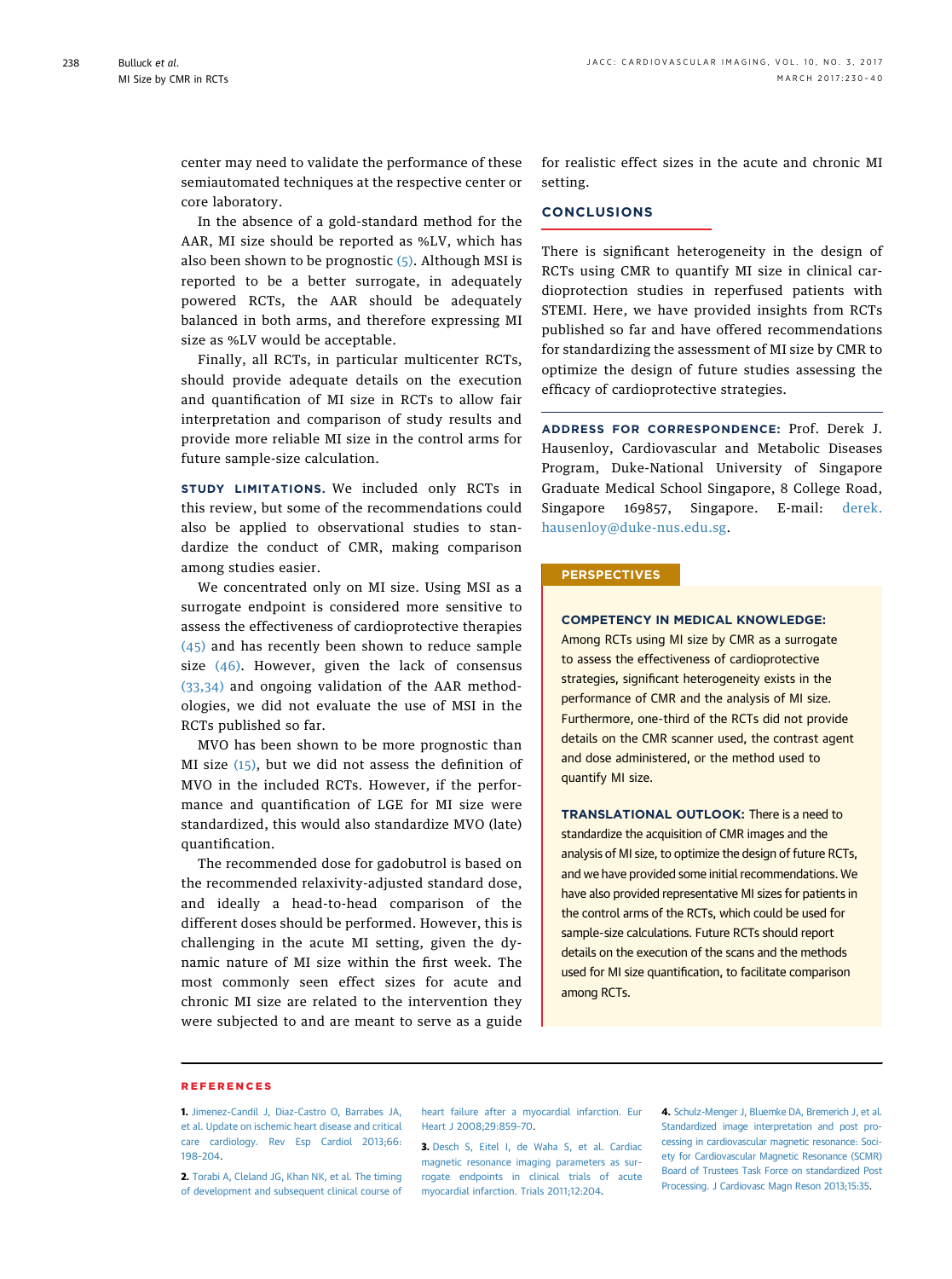<span id="page-9-0"></span>5. [Stone GW, Selker HP, Thiele H, et al. Relation](http://refhub.elsevier.com/S1936-878X(17)30065-7/sref5)[ship between infarct size and outcomes following](http://refhub.elsevier.com/S1936-878X(17)30065-7/sref5) [primary PCI: patient-level analysis from 10 ran](http://refhub.elsevier.com/S1936-878X(17)30065-7/sref5)[domized trials. J Am Coll Cardiol 2016;67:](http://refhub.elsevier.com/S1936-878X(17)30065-7/sref5) [1674](http://refhub.elsevier.com/S1936-878X(17)30065-7/sref5)–83.

6. [Hamirani YS, Wong A, Kramer CM, Salerno M.](http://refhub.elsevier.com/S1936-878X(17)30065-7/sref6) [Effect of microvascular obstruction and intra](http://refhub.elsevier.com/S1936-878X(17)30065-7/sref6)[myocardial hemorrhage by CMR on LV remodeling](http://refhub.elsevier.com/S1936-878X(17)30065-7/sref6) [and outcomes after myocardial infarction: a sys](http://refhub.elsevier.com/S1936-878X(17)30065-7/sref6)[tematic review and meta-analysis. J Am Coll Car](http://refhub.elsevier.com/S1936-878X(17)30065-7/sref6)[diol Img 2014;7:940](http://refhub.elsevier.com/S1936-878X(17)30065-7/sref6)–52.

7. [Eitel I, Desch S, Fuernau G, et al. Prognostic](http://refhub.elsevier.com/S1936-878X(17)30065-7/sref7) signifi[cance and determinants of myocardial](http://refhub.elsevier.com/S1936-878X(17)30065-7/sref7) [salvage assessed by cardiovascular magnetic](http://refhub.elsevier.com/S1936-878X(17)30065-7/sref7) [resonance in acute reperfused myocardial infarc](http://refhub.elsevier.com/S1936-878X(17)30065-7/sref7)[tion. J Am Coll Cardiol 2010;55:2470](http://refhub.elsevier.com/S1936-878X(17)30065-7/sref7)–9.

8. [Desch S, Engelhardt H, Meissner J, et al. Reli](http://refhub.elsevier.com/S1936-878X(17)30065-7/sref8)[ability of myocardial salvage assessment by car](http://refhub.elsevier.com/S1936-878X(17)30065-7/sref8)[diac magnetic resonance imaging in acute](http://refhub.elsevier.com/S1936-878X(17)30065-7/sref8) [reperfused myocardial infarction. Int J Cardiovasc](http://refhub.elsevier.com/S1936-878X(17)30065-7/sref8) [Imaging 2012;28:263](http://refhub.elsevier.com/S1936-878X(17)30065-7/sref8)–72.

9. [Bellenger NG, Grothues F, Smith GC,](http://refhub.elsevier.com/S1936-878X(17)30065-7/sref9) Pennell DJ. Quantifi[cation of right and left ven](http://refhub.elsevier.com/S1936-878X(17)30065-7/sref9)[tricular function by cardiovascular magnetic reso](http://refhub.elsevier.com/S1936-878X(17)30065-7/sref9)[nance. Herz 2000;25:392](http://refhub.elsevier.com/S1936-878X(17)30065-7/sref9)–9.

10. [van Kranenburg M, Magro M, Thiele H, et al.](http://refhub.elsevier.com/S1936-878X(17)30065-7/sref10) [Prognostic value of microvascular obstruction and](http://refhub.elsevier.com/S1936-878X(17)30065-7/sref10) [infarct size, as measured by CMR in STEMI](http://refhub.elsevier.com/S1936-878X(17)30065-7/sref10) [patients. J Am Coll Cardiol Img 2014;7:930](http://refhub.elsevier.com/S1936-878X(17)30065-7/sref10)–9.

11. [Thiele H, Kappl MJ, Conradi S, Niebauer J,](http://refhub.elsevier.com/S1936-878X(17)30065-7/sref11) [Hambrecht R, Schuler G. Reproducibility of chronic](http://refhub.elsevier.com/S1936-878X(17)30065-7/sref11) [and acute infarct size measurement by delayed](http://refhub.elsevier.com/S1936-878X(17)30065-7/sref11) [enhancement-magnetic resonance imaging. J Am](http://refhub.elsevier.com/S1936-878X(17)30065-7/sref11) [Coll Cardiol 2006;47:1641](http://refhub.elsevier.com/S1936-878X(17)30065-7/sref11)–5.

12. [Lonborg J, Vejlstrup N, Mathiasen AB,](http://refhub.elsevier.com/S1936-878X(17)30065-7/sref12) [Thomsen C, Jensen JS, Engstrom T. Myocardial](http://refhub.elsevier.com/S1936-878X(17)30065-7/sref12) [area at risk and salvage measured by T2-weighted](http://refhub.elsevier.com/S1936-878X(17)30065-7/sref12) [cardiovascular magnetic resonance: reproduc](http://refhub.elsevier.com/S1936-878X(17)30065-7/sref12)[ibility and comparison of two T2-weighted pro](http://refhub.elsevier.com/S1936-878X(17)30065-7/sref12)[tocols. J Cardiovasc Magn Reson 2011;13:50](http://refhub.elsevier.com/S1936-878X(17)30065-7/sref12).

13. [White HD, Norris RM, Brown MA, Brandt PWT,](http://refhub.elsevier.com/S1936-878X(17)30065-7/sref13) [Whitlock RML, Wild CJ. Left ventricular end](http://refhub.elsevier.com/S1936-878X(17)30065-7/sref13)[systolic volume as the major determinant of sur](http://refhub.elsevier.com/S1936-878X(17)30065-7/sref13)[vival after recovery from myocardial infarction.](http://refhub.elsevier.com/S1936-878X(17)30065-7/sref13) [Circulation 1987;76:44](http://refhub.elsevier.com/S1936-878X(17)30065-7/sref13)–51.

14. [Hadamitzky M, Langhans B, Hausleiter J, et al.](http://refhub.elsevier.com/S1936-878X(17)30065-7/sref14) [Prognostic value of late gadolinium enhancement](http://refhub.elsevier.com/S1936-878X(17)30065-7/sref14) [in cardiovascular magnetic resonance imaging](http://refhub.elsevier.com/S1936-878X(17)30065-7/sref14) [after acute ST-elevation myocardial infarction in](http://refhub.elsevier.com/S1936-878X(17)30065-7/sref14) [comparison with single-photon emission tomog](http://refhub.elsevier.com/S1936-878X(17)30065-7/sref14)[raphy using Tc99m-sestamibi. Eur Heart J Car](http://refhub.elsevier.com/S1936-878X(17)30065-7/sref14)[diovasc Imaging 2014;15:216](http://refhub.elsevier.com/S1936-878X(17)30065-7/sref14)–25.

15. [Eitel I, de Waha S, Wohrle J, et al. Compre](http://refhub.elsevier.com/S1936-878X(17)30065-7/sref15)[hensive prognosis assessment by CMR imaging](http://refhub.elsevier.com/S1936-878X(17)30065-7/sref15) [after ST-segment elevation myocardial infarction.](http://refhub.elsevier.com/S1936-878X(17)30065-7/sref15) [J Am Coll Cardiol 2014;64:1217](http://refhub.elsevier.com/S1936-878X(17)30065-7/sref15)–26.

16. [Bulluck H, White SK, Rosmini S, et al. T1](http://refhub.elsevier.com/S1936-878X(17)30065-7/sref16) [mapping and T2 mapping at 3T for quantifying the](http://refhub.elsevier.com/S1936-878X(17)30065-7/sref16) [area-at-risk in reperfused STEMI patients.](http://refhub.elsevier.com/S1936-878X(17)30065-7/sref16) [J Cardiovasc Magn Reson 2015;17:73.](http://refhub.elsevier.com/S1936-878X(17)30065-7/sref16)

17. [Bulluck H, Rosmini S, Abdel-Gadir A, et al.](http://refhub.elsevier.com/S1936-878X(17)30065-7/sref17) [Automated extracellular volume fraction mapping](http://refhub.elsevier.com/S1936-878X(17)30065-7/sref17) [provides insights into the pathophysiology of](http://refhub.elsevier.com/S1936-878X(17)30065-7/sref17) [left ventricular remodeling post-reperfused ST-e](http://refhub.elsevier.com/S1936-878X(17)30065-7/sref17)[levation myocardial infarction. J Am Heart Assoc](http://refhub.elsevier.com/S1936-878X(17)30065-7/sref17) [2016;5:e003555](http://refhub.elsevier.com/S1936-878X(17)30065-7/sref17).

18. [Carberry J, Carrick D, Haig C, et al. Remote](http://refhub.elsevier.com/S1936-878X(17)30065-7/sref18) [zone extracellular volume and left ventricular](http://refhub.elsevier.com/S1936-878X(17)30065-7/sref18) [remodeling in survivors of ST-elevation myocar](http://refhub.elsevier.com/S1936-878X(17)30065-7/sref18)[dial infarction. Hypertension 2016;68:385](http://refhub.elsevier.com/S1936-878X(17)30065-7/sref18)–91.

19. [Bulluck H, Rosmini S, Abdel-Gadir A, et al.](http://refhub.elsevier.com/S1936-878X(17)30065-7/sref19) [Residual myocardial iron following intramyo](http://refhub.elsevier.com/S1936-878X(17)30065-7/sref19)[cardial hemorrhage during the convalescent](http://refhub.elsevier.com/S1936-878X(17)30065-7/sref19) [phase of reperfused ST-segment](http://refhub.elsevier.com/S1936-878X(17)30065-7/sref19)–elevation [myocardial infarction and adverse left ventricular](http://refhub.elsevier.com/S1936-878X(17)30065-7/sref19) [remodeling. Circ Cardiovasc Imaging 2016;9:](http://refhub.elsevier.com/S1936-878X(17)30065-7/sref19) [e004940.](http://refhub.elsevier.com/S1936-878X(17)30065-7/sref19)

20. [Carrick D, Haig C, Ahmed N, et al.](http://refhub.elsevier.com/S1936-878X(17)30065-7/sref20) [Myocardial hemorrhage after acute reperfused](http://refhub.elsevier.com/S1936-878X(17)30065-7/sref20) [ST-segment-elevation myocardial infarction: rela](http://refhub.elsevier.com/S1936-878X(17)30065-7/sref20)[tion to microvascular obstruction and prognostic](http://refhub.elsevier.com/S1936-878X(17)30065-7/sref20) signifi[cance. Circ Cardiovasc Imaging 2016;9:](http://refhub.elsevier.com/S1936-878X(17)30065-7/sref20) [e004148.](http://refhub.elsevier.com/S1936-878X(17)30065-7/sref20)

21. [Wright J, Adriaenssens T, Dymarkowski S,](http://refhub.elsevier.com/S1936-878X(17)30065-7/sref21) [Desmet W, Bogaert J. Quanti](http://refhub.elsevier.com/S1936-878X(17)30065-7/sref21)fication of myocardial [area at risk with T2-weighted CMR: comparison](http://refhub.elsevier.com/S1936-878X(17)30065-7/sref21) [with contrast-enhanced CMR and coronary angi](http://refhub.elsevier.com/S1936-878X(17)30065-7/sref21)[ography. J Am Coll Cardiol Img 2009;2:825](http://refhub.elsevier.com/S1936-878X(17)30065-7/sref21)–31.

22. [Carrick D, Haig C, Rauhalammi S, et al.](http://refhub.elsevier.com/S1936-878X(17)30065-7/sref22) [Pathophysiology of LV remodeling in survivors](http://refhub.elsevier.com/S1936-878X(17)30065-7/sref22) of STEMI: infl[ammation, remote myocardium,](http://refhub.elsevier.com/S1936-878X(17)30065-7/sref22) [and prognosis. J Am Coll Cardiol Img 2015;8:](http://refhub.elsevier.com/S1936-878X(17)30065-7/sref22) [779](http://refhub.elsevier.com/S1936-878X(17)30065-7/sref22)–89.

23. [Jaarsma C, Schalla S, Cheriex EC, et al. Incre](http://refhub.elsevier.com/S1936-878X(17)30065-7/sref23)[mental value of cardiovascular magnetic reso](http://refhub.elsevier.com/S1936-878X(17)30065-7/sref23)[nance over echocardiography in the detection of](http://refhub.elsevier.com/S1936-878X(17)30065-7/sref23) [acute and chronic myocardial infarction.](http://refhub.elsevier.com/S1936-878X(17)30065-7/sref23) [J Cardiovasc Magn Reson 2013;15:5.](http://refhub.elsevier.com/S1936-878X(17)30065-7/sref23)

24. [Yan AT, Shayne AJ, Brown KA, et al. Charac](http://refhub.elsevier.com/S1936-878X(17)30065-7/sref24)[terization of the peri-infarct zone by contrast](http://refhub.elsevier.com/S1936-878X(17)30065-7/sref24)[enhanced cardiac magnetic resonance imaging is](http://refhub.elsevier.com/S1936-878X(17)30065-7/sref24) [a powerful predictor of post-myocardial infarction](http://refhub.elsevier.com/S1936-878X(17)30065-7/sref24) [mortality. Circulation 2006;114:32](http://refhub.elsevier.com/S1936-878X(17)30065-7/sref24)–9.

25. [Carrick D, Haig C, Rauhalammi S, et al. Prog](http://refhub.elsevier.com/S1936-878X(17)30065-7/sref25)nostic signifi[cance of infarct core pathology](http://refhub.elsevier.com/S1936-878X(17)30065-7/sref25) [revealed by quantitative non-contrast in compar](http://refhub.elsevier.com/S1936-878X(17)30065-7/sref25)[ison with contrast cardiac magnetic resonance](http://refhub.elsevier.com/S1936-878X(17)30065-7/sref25) [imaging in reperfused ST-elevation myocardial](http://refhub.elsevier.com/S1936-878X(17)30065-7/sref25) [infarction survivors. Eur Heart J 2016;37:1044](http://refhub.elsevier.com/S1936-878X(17)30065-7/sref25)–59.

26. [Kwong RY, Sattar H, Wu H, et al. Incidence and](http://refhub.elsevier.com/S1936-878X(17)30065-7/sref26) [prognostic implication of unrecognized myocardial](http://refhub.elsevier.com/S1936-878X(17)30065-7/sref26) [scar characterized by cardiac magnetic resonance](http://refhub.elsevier.com/S1936-878X(17)30065-7/sref26) [in diabetic patients without clinical evidence of](http://refhub.elsevier.com/S1936-878X(17)30065-7/sref26) [myocardial infarction. Circulation 2008;118:](http://refhub.elsevier.com/S1936-878X(17)30065-7/sref26) [1011](http://refhub.elsevier.com/S1936-878X(17)30065-7/sref26)–20.

27. [Jablonowski R, Engblom H, Kanski M, et al.](http://refhub.elsevier.com/S1936-878X(17)30065-7/sref27) [Contrast-enhanced CMR overestimates early](http://refhub.elsevier.com/S1936-878X(17)30065-7/sref27) [myocardial infarct size: mechanistic insights using](http://refhub.elsevier.com/S1936-878X(17)30065-7/sref27) [ECV measurements on day 1 and day 7. J Am Coll](http://refhub.elsevier.com/S1936-878X(17)30065-7/sref27) [Cardiol Img 2015;8:1379](http://refhub.elsevier.com/S1936-878X(17)30065-7/sref27)–89.

28. Dall'[Armellina E, Karia N, Lindsay AC, et al.](http://refhub.elsevier.com/S1936-878X(17)30065-7/sref28) [Dynamic changes of edema and late gadolinium](http://refhub.elsevier.com/S1936-878X(17)30065-7/sref28) [enhancement after acute myocardial infarction](http://refhub.elsevier.com/S1936-878X(17)30065-7/sref28) [and their relationship to functional recovery and](http://refhub.elsevier.com/S1936-878X(17)30065-7/sref28) [salvage index. Circ Cardiovasc Imaging 2011;4:](http://refhub.elsevier.com/S1936-878X(17)30065-7/sref28) [228](http://refhub.elsevier.com/S1936-878X(17)30065-7/sref28)–36.

29. [Ibrahim T, Hackl T, Nekolla SG, et al. Acute](http://refhub.elsevier.com/S1936-878X(17)30065-7/sref29) [myocardial infarction: serial cardiac MR imaging](http://refhub.elsevier.com/S1936-878X(17)30065-7/sref29) [shows a decrease in delayed enhancement of the](http://refhub.elsevier.com/S1936-878X(17)30065-7/sref29) [myocardium during the 1st week after reperfusion.](http://refhub.elsevier.com/S1936-878X(17)30065-7/sref29) [Radiology 2010;254:88](http://refhub.elsevier.com/S1936-878X(17)30065-7/sref29)–97.

30. [Carrick D, Haig C, Ahmed N, et al. Temporal](http://refhub.elsevier.com/S1936-878X(17)30065-7/sref30) [evolution of myocardial hemorrhage and edema in](http://refhub.elsevier.com/S1936-878X(17)30065-7/sref30) [patients after acute ST-segment elevation](http://refhub.elsevier.com/S1936-878X(17)30065-7/sref30) [myocardial infarction: pathophysiological insights](http://refhub.elsevier.com/S1936-878X(17)30065-7/sref30) [and clinical implications. J Am Heart Assoc 2016;5:](http://refhub.elsevier.com/S1936-878X(17)30065-7/sref30) [e002834.](http://refhub.elsevier.com/S1936-878X(17)30065-7/sref30)

31. [Orn S, Manhenke C, Greve OJ, et al. Micro](http://refhub.elsevier.com/S1936-878X(17)30065-7/sref31)[vascular obstruction is a major determinant of](http://refhub.elsevier.com/S1936-878X(17)30065-7/sref31) [infarct healing and subsequent left ventricular](http://refhub.elsevier.com/S1936-878X(17)30065-7/sref31) [remodelling following primary percutaneous](http://refhub.elsevier.com/S1936-878X(17)30065-7/sref31) [coronary intervention. Eur Heart J 2009;30:](http://refhub.elsevier.com/S1936-878X(17)30065-7/sref31) [1978](http://refhub.elsevier.com/S1936-878X(17)30065-7/sref31)–85.

32. [Verhaert D, Thavendiranathan P, Giri S, et al.](http://refhub.elsevier.com/S1936-878X(17)30065-7/sref32) Direct T2 quantifi[cation of myocardial edema in](http://refhub.elsevier.com/S1936-878X(17)30065-7/sref32) [acute ischemic injury. J Am Coll Cardiol Img 2011;](http://refhub.elsevier.com/S1936-878X(17)30065-7/sref32) [4:269](http://refhub.elsevier.com/S1936-878X(17)30065-7/sref32)–78.

33. Fernandez-Jimenez, R, Sanchez-Gonzalez, J [Aguero J, et al. Myocardial edema after ischemia/](http://refhub.elsevier.com/S1936-878X(17)30065-7/sref33) [reperfusion is not stable and follows a bimodal](http://refhub.elsevier.com/S1936-878X(17)30065-7/sref33) [pattern: imaging and histological tissue charac](http://refhub.elsevier.com/S1936-878X(17)30065-7/sref33)[terization. J Am Coll Cardiol 2015;65:315](http://refhub.elsevier.com/S1936-878X(17)30065-7/sref33)–23.

34. [Kim HW, Van Assche L, Jennings RB, et al.](http://refhub.elsevier.com/S1936-878X(17)30065-7/sref34) [Relationship of T2-weighted MRI myocardial](http://refhub.elsevier.com/S1936-878X(17)30065-7/sref34) [hyperintensity and the ischemic area-at-risk. Circ](http://refhub.elsevier.com/S1936-878X(17)30065-7/sref34) [Res 2015;117:254](http://refhub.elsevier.com/S1936-878X(17)30065-7/sref34)–65.

35. [Durmus T, Schilling R, Doeblin P, et al. Gado](http://refhub.elsevier.com/S1936-878X(17)30065-7/sref35)[butrol for magnetic resonance imaging of chronic](http://refhub.elsevier.com/S1936-878X(17)30065-7/sref35) [myocardial infarction intraindividual comparison](http://refhub.elsevier.com/S1936-878X(17)30065-7/sref35) [with gadopentetate dimeglumine. Invest Radiol](http://refhub.elsevier.com/S1936-878X(17)30065-7/sref35) [2012;47:183](http://refhub.elsevier.com/S1936-878X(17)30065-7/sref35)–8.

36. [Wagner M, Schilling R, Doeblin P, et al.](http://refhub.elsevier.com/S1936-878X(17)30065-7/sref36) [Macrocyclic contrast agents for magnetic reso](http://refhub.elsevier.com/S1936-878X(17)30065-7/sref36)[nance imaging of chronic myocardial infarction:](http://refhub.elsevier.com/S1936-878X(17)30065-7/sref36) [intraindividual comparison of gadobutrol and](http://refhub.elsevier.com/S1936-878X(17)30065-7/sref36) [gadoterate meglumine. Eur Radiol 2013;23:](http://refhub.elsevier.com/S1936-878X(17)30065-7/sref36) [108](http://refhub.elsevier.com/S1936-878X(17)30065-7/sref36)–14.

37. [Hammer-Hansen S, Bandettini WP, Hsu LY,](http://refhub.elsevier.com/S1936-878X(17)30065-7/sref37) [et al. Mechanisms for overestimating acute](http://refhub.elsevier.com/S1936-878X(17)30065-7/sref37) [myocardial infarct size with gadolinium-enhanced](http://refhub.elsevier.com/S1936-878X(17)30065-7/sref37) [cardiovascular magnetic resonance imaging in](http://refhub.elsevier.com/S1936-878X(17)30065-7/sref37) [humans: a quantitative and kinetic study. Eur](http://refhub.elsevier.com/S1936-878X(17)30065-7/sref37) [Heart J Cardiovasc Imaging 2016;17:76](http://refhub.elsevier.com/S1936-878X(17)30065-7/sref37)–84.

38. [Rodriguez-Palomares JF, Ortiz-Perez JT,](http://refhub.elsevier.com/S1936-878X(17)30065-7/sref38) [Lee DC, et al. Time elapsed after contrast injection](http://refhub.elsevier.com/S1936-878X(17)30065-7/sref38) [is crucial to determine infarct transmurality and](http://refhub.elsevier.com/S1936-878X(17)30065-7/sref38) [myocardial functional recovery after an acute](http://refhub.elsevier.com/S1936-878X(17)30065-7/sref38) [myocardial infarction. J Cardiovasc Magn Reson](http://refhub.elsevier.com/S1936-878X(17)30065-7/sref38) [2015;17:43.](http://refhub.elsevier.com/S1936-878X(17)30065-7/sref38)

39. [Flett AS, Hasleton J, Cook C, et al. Evalua](http://refhub.elsevier.com/S1936-878X(17)30065-7/sref39)[tion of techniques for the quanti](http://refhub.elsevier.com/S1936-878X(17)30065-7/sref39)fication of [myocardial scar of differing etiology using car](http://refhub.elsevier.com/S1936-878X(17)30065-7/sref39)[diac magnetic resonance. J Am Coll Cardiol Img](http://refhub.elsevier.com/S1936-878X(17)30065-7/sref39) [2011;4:150](http://refhub.elsevier.com/S1936-878X(17)30065-7/sref39)–6.

40. [Vermes E, Childs H, Carbone I, Barckow P,](http://refhub.elsevier.com/S1936-878X(17)30065-7/sref40) [Friedrich MG. Auto-threshold quanti](http://refhub.elsevier.com/S1936-878X(17)30065-7/sref40)fication of late [gadolinium enhancement in patients with acute](http://refhub.elsevier.com/S1936-878X(17)30065-7/sref40) [heart disease. J Magn Reson Imaging 2013;37:](http://refhub.elsevier.com/S1936-878X(17)30065-7/sref40) [382](http://refhub.elsevier.com/S1936-878X(17)30065-7/sref40)–90.

41. [Bondarenko O, Beek AM, Hofman MB, et al.](http://refhub.elsevier.com/S1936-878X(17)30065-7/sref41) Standardizing the defi[nition of hyperenhancement](http://refhub.elsevier.com/S1936-878X(17)30065-7/sref41) [in the quantitative assessment of infarct size and](http://refhub.elsevier.com/S1936-878X(17)30065-7/sref41) [myocardial viability using delayed contrast](http://refhub.elsevier.com/S1936-878X(17)30065-7/sref41)[enhanced CMR. J Cardiovasc Magn Reson 2005;](http://refhub.elsevier.com/S1936-878X(17)30065-7/sref41) [7:481](http://refhub.elsevier.com/S1936-878X(17)30065-7/sref41)–5.

42. [Bulluck H, Rosmini S, Abdel-Gadir A, et al.](http://refhub.elsevier.com/S1936-878X(17)30065-7/sref42) [Impact of microvascular obstruction on semi-](http://refhub.elsevier.com/S1936-878X(17)30065-7/sref42)